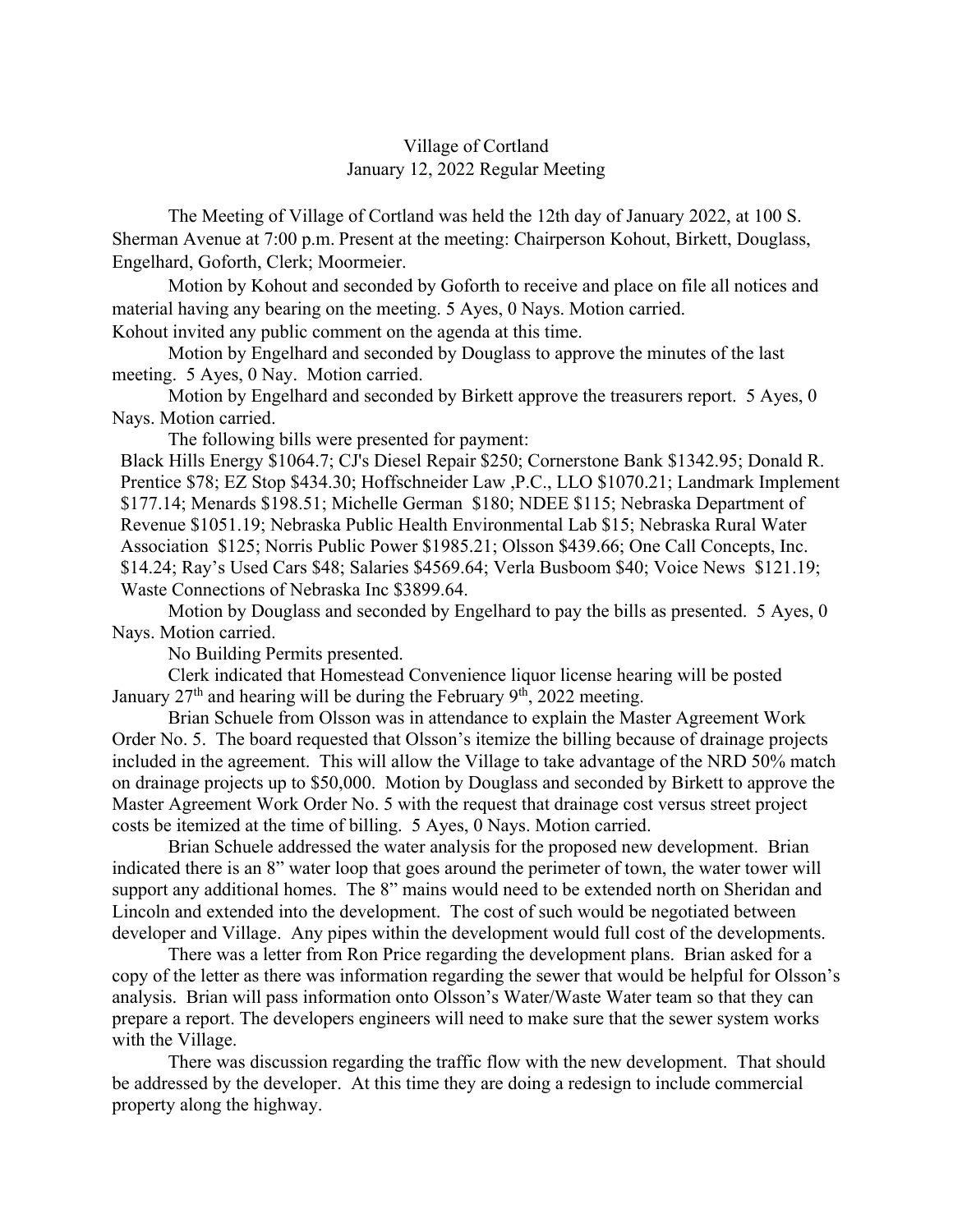Brian did not feel that the development would go against the comprehensive plan, as indicated in Price's letter, but this would be something for our attorney to review.

The Village Attorney, insurance company, and engineers determined that the tree in the Village right-of-way near the McGee property root system had been damaged with the installation of the new drainage. The tree should be removed and stump ground and cleaned up at the Village's expense. A motion by Douglass and seconded by Engelhard to have the tree removed by Tri-Point Tree & Landscape in the amount of \$1370. 5 Ayes, 0 Nays. Motion carried. In the spring the Village will work with McGee's to pick out a tree to replace the damaged tree.

Karen Ostland reported that the Community Center kitchen had been inspected on December  $22<sup>nd</sup>$  by the State. A new state regulation requires that there be an air gap in the sink drainage so that if waste water backed up it would not contaminate the sink. There are 6 traps that need to be corrected. Motion by Douglass and seconded by Goforth to install the air gaps. 5 Ayes, 0 Nays. Motion carried. Goforth will contact a plumber to get it done as soon as possible.

Written complaint regarding an unlicensed vehicle at 255 Sheridan Street. Clerk asked to send a letter and a copy of the ordinance to the residents.

Clerk explained that the DHHS Low Income Household Water Assistance Program needed the Vendor Agreement to be signed for anyone from the Village to be able to apply for the assistance. Motion by Douglass and seconded by Engelhard to approve the signing of the DHHS Water Assistance Vendor Agreement. 5 Ayes, 0 Nays. Motion carried.

Clerk asked for input for the survey request for Sewer Overflow and Stormwater reuse municipal grants.

Birkett will give a couple names of building inspectors to Sindelar's to have their residents living in a business inspected.

Discussion on pay increase for the Utility Superintendent, Topp, as he has completed his water and wastewater licenses was taken into closed session at 8:13 pm. Board returned from closed session at 8:44 pm.

Motion by Douglass seconded by Goforth that Topp receive a \$1.00 increase for completion of Water license, and \$1.00 increase for completion of Waste Water license, for a total of a \$2.00 increase. 5 Ayes, 0 Nays. Motion carried.

Clerk presented a spreadsheet that showed the rentals at the Community Center were not covering the everyday expenses or electric, gas, and cleaning. Also indicated that the teams reserving have always paid after they use the gym, however this year it was reserved and not used and was not released for availability to other teams or rentals. It was determined that the teams should now pay a month in advanced and let the Clerk know if they are not using so she can release it for other rentals.

 Clerk has also been asked about who uses the Community Center for free. Motion by Engelhard seconded by Birkett that Cortland non-profit organization will not be charged for rental of the Community Center. This will include Blue River Agency who sponsors Senior Diners. 5 Ayes, 0 Nays. Motion carried.

Discussion regarding getting another Christmas decoration for the one pole on main street. It was discussed that smaller decorations along the highway might be of more impact. Tabled for a future meeting.

Ball park no report.

Maintenance report via email as Topp was ill. The VDF was burnt out at the new well house again. This happens when there is a power outage. Topp needs to talk with insurance and